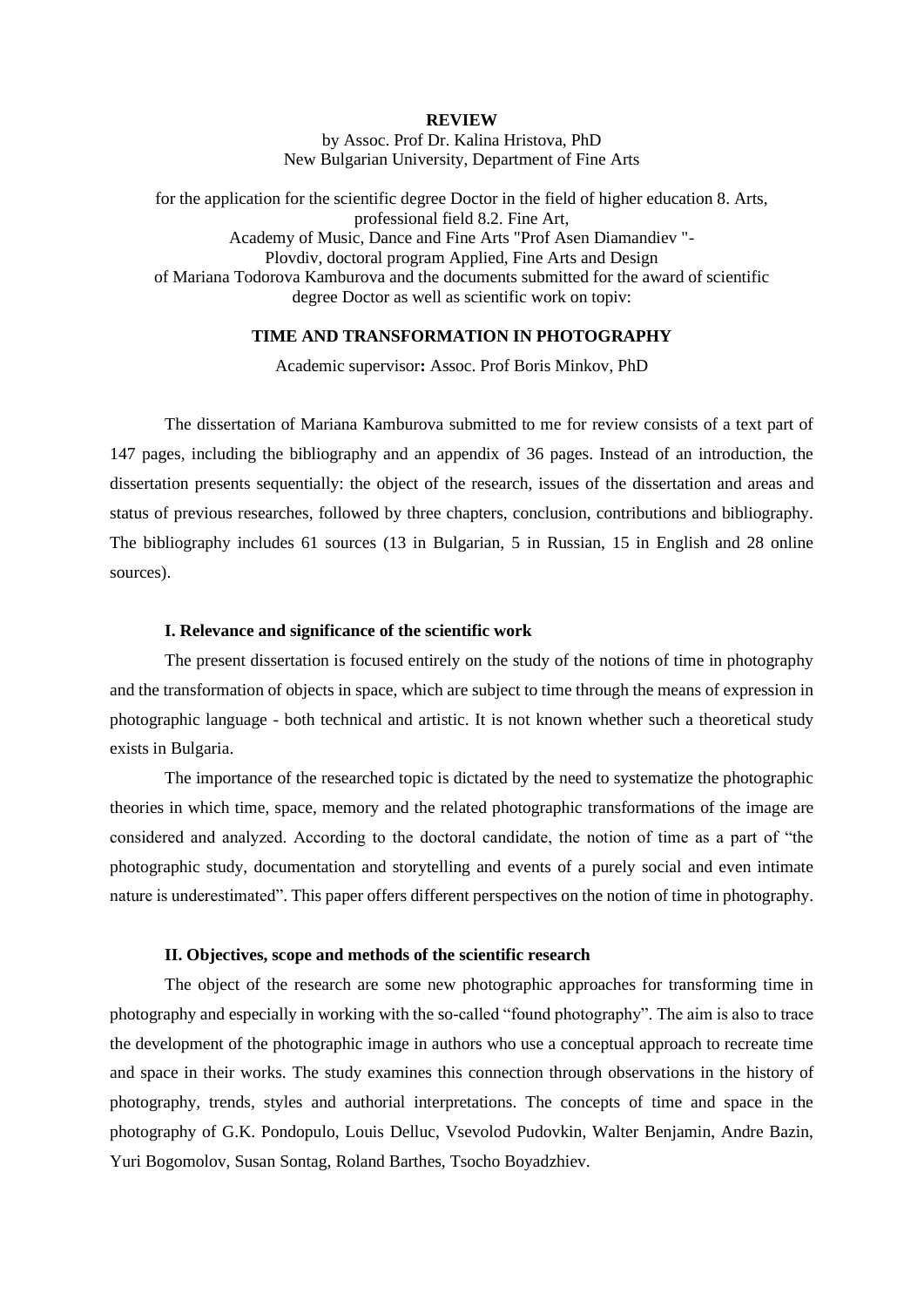### **III. Main parts of the scientific research**

The first chapter of the dissertation examines the emergence of photography in the XIX century, presents it as the "new media", which becomes more than just a document that seals a specific period of time. It becomes a witness to events and begins to preserve the historical memory of society. In this chapter, the candidate focuses on Nicéphore Niepce and Louis Jacques Mande Daguerre in France and William Henry Fox Talbot in England, who manage to capture the fleeting image and seal it on a plaque. Through Daguerre's diorama, which is the first attempt in art to capture and visualize concentrated time, Mariana Kamburova analyzes and compares the photographic theories and processes of Daguerre and Talbot, drawing our attention to an established problem of long exposure time in portraiture. He considers time as a technical factor, stereographic image and chronophotography.

The second chapter of the dissertation examines various photographic theories, starting from the very beginning of this new era in the development of the visual arts, which was marked by the emergence of photography in the ninth century. Wanting to define the transformation of photography from objective to subjective, Mariana Kamburova seeks in the prerequisites for the emergence and development of photographic theories. In search of answers, the doctoral candidate considers the new media as a factor in the visual culture, which gives rise to the first conflict between the subjective and the objective. On the one hand, there is the desire of the artists to create artistic works, and on the other hand, photography is a characteristic of the media for the objective expression of temporal reality. The chapter examines important literary studies by Walter Benjamin, of G.K. Pondopulo, Louis Delluc, Andre Bazin, Roland Barthes, Susan Sontag and others. There are numerous examples with the photographs of August Sander, Edward Steichen, Dorothea Lange, Robert Frank, Lewis Hine. The candidate also pays special attention to the statement of Prof Tsocho Boyadzhiev in his book *Philosophy of Photography* about the moment and its timelessness, that the human imagination builds time, but in a photograph there is always a moment that contains "before" and "after"; "defines the moment as a 'super-time from which the whole past, the whole present and the whole future can be unfolded<sup>1</sup>" The second chapter ends with a wellstructured table that presents the various photographic theories.

The third chapter of the thesis examines the photographic interpretations of time or more precisely: the transformation of time in photographs - the place and role of temporal transformations in "found photography". Mariana Kamburova examines the ideological basis and development of "found photography" through the definitions of the poet Lautréamont and the artist Max Ernst. In this part of the chapter, attention is paid to the photographs of Christian Schad and Eugene Atget.

The systematization and the very process of quantitative accumulation of "found photography" leads to a change in the context of the photographic image, which is transformed from personal space to public in order to the summarize historical changes. These photographs become "a collection of physical evidence that life has a history and a duration". The doctoral candidate focuses on the "lost-

<sup>1</sup> Boyadzhiev, Tsocho, *Philosophy of Photography*, first (Sofia: "East-West", 2014)., P.221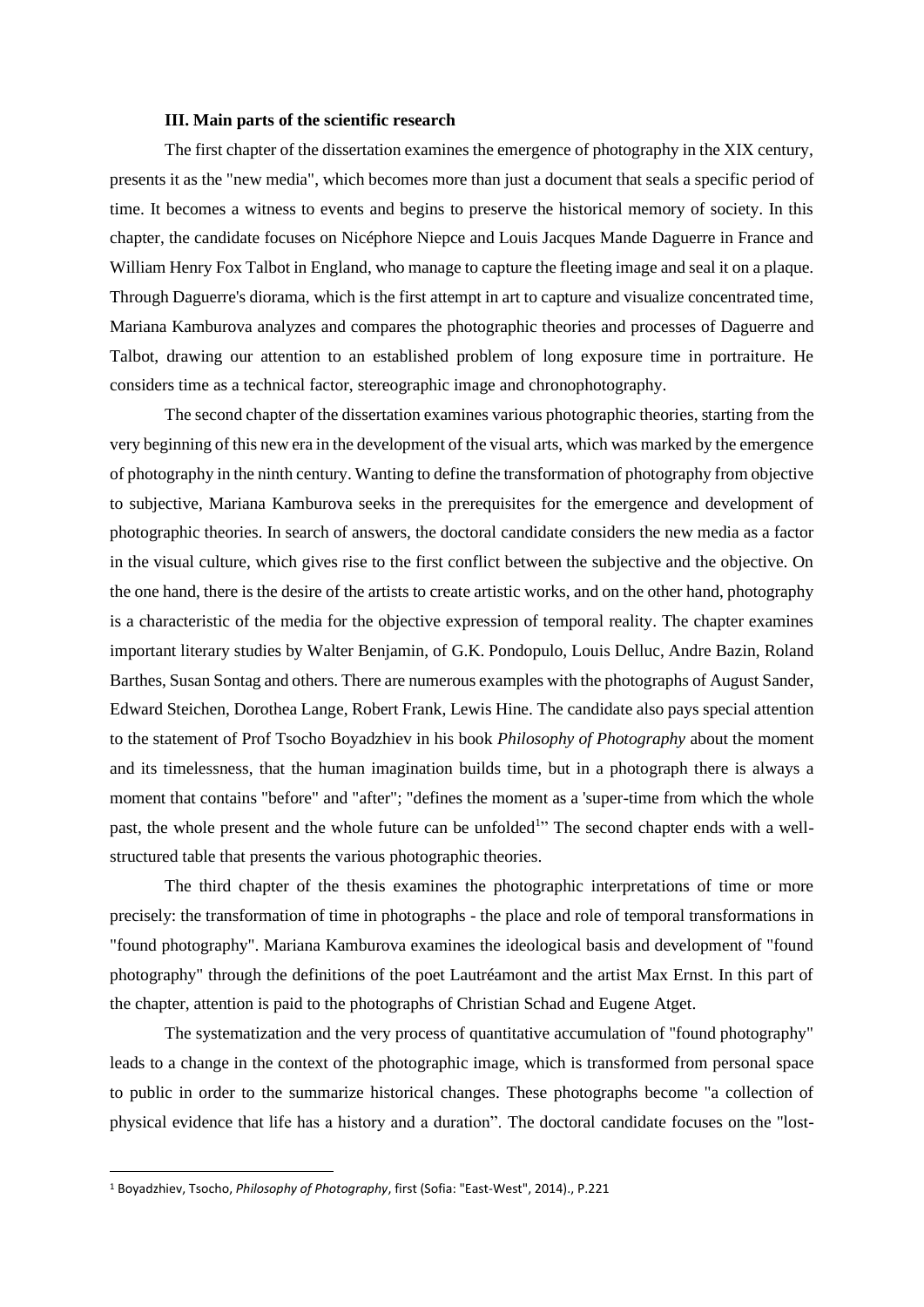found" archives of memory - the archives of Erik Kessels, Jean-Marie Donat, Thomas Walter, Joachim Schmid, Claude Ribuyo, in Bulgaria - the photographic archive with "found photographs" of the young author Tihomir Stoyanov. The thesis also discusses the works of Amy Friend, Carolle Benitah, William Mokrinski, Thomas Hauser, Paul Hertz, David Schouder and others.

### **IV. Conclusions**

With the clarification that the dissertation is a personal point of view, through which we consider the time and transformation of objects in the context of both the history of the medium and their interpretations in the field of photographic art, the candidate offers us concepts for understanding them. Referring to the established arguments that photography has more than one way of expressing time, which is not only a mathematical quantity and outlines a complex way of presenting temporality, Mariana Kamburova selects, analyzes and systematizes authors that make time leading theme of their works, which can be used for future research in outlining a new photographic field, without claiming to be a detailed and complete study of all possible ways in which photography can express time.

An important part of the candidate's conclusions is the statement that "the ideological expression of time in photography is a phenomenon that expresses the connection of the photographic art with the photographic technologies in order to build a new photographic field. These trends are shaped by the status of the environment as one of the many technologies that redefine the time and transformation of the subjects, which in turn outlines the content through the form".

## **V. Contributions to the dissertation**

The contributions of the dissertation are presented by the doctoral candidate in seven main areas, and I will mention only four of them, determining my choice based on their importance, set by the goals and objectives of the dissertation:

- For the first time, the study examines contemporary current theories on time and transformation in photography by contemporary authors.
- The dissertation analyzes and systematizes authors that make time leading theme of their works, which can be used for future research in outlining a new photographic field.
- The dissertation presents and systematizes in a table basic concepts for understanding the time of the considered photographic theories, which will serve to facilitate the study of the problem.
- • The dissertation introduces the concept of *photochronotope*.

Here I would like to make a recommendation to the candidate: the research could be expanded, to allow for a more in-depth analysis of the time and transformation in photography, viewed through the prism of some of the social sciences it mentions (visual anthropology, sociology), or why not some genres in the fine arts that use the photographic image as the basis of visual composition. Time as an idea is present in the work of many contemporary visual artists in Bulgaria. With preference to graphic art, which increasingly uses modern transfer techniques of the photographic image, I would point out authors